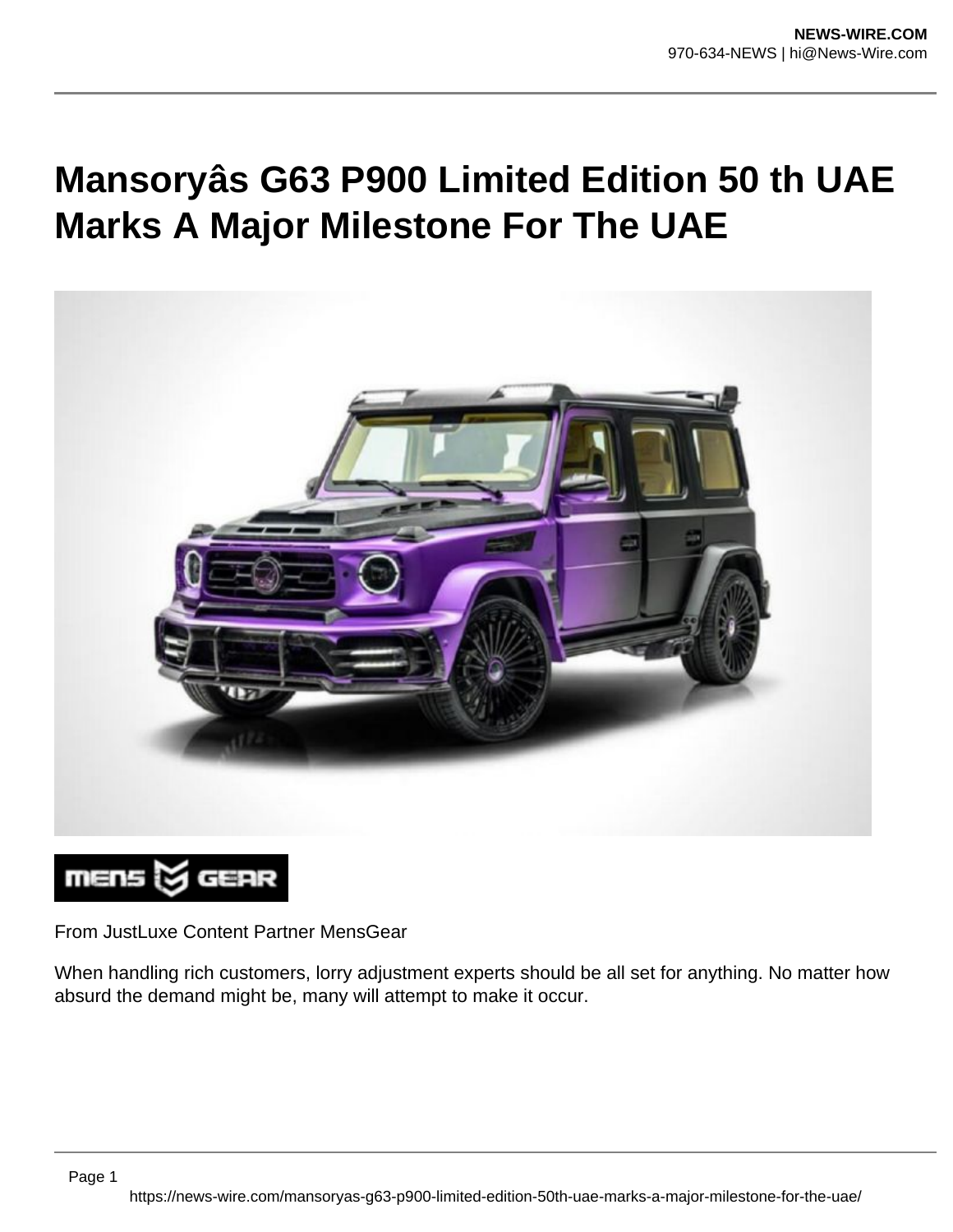

Thankfully, Mansory's most current task– the Mercedes-AMG G63 P900 Limited Edition 50 th UAE– is absolutely nothing it can't deal with. This renowned SUV gets class-leading upgrades in addition to a striking coat of paint.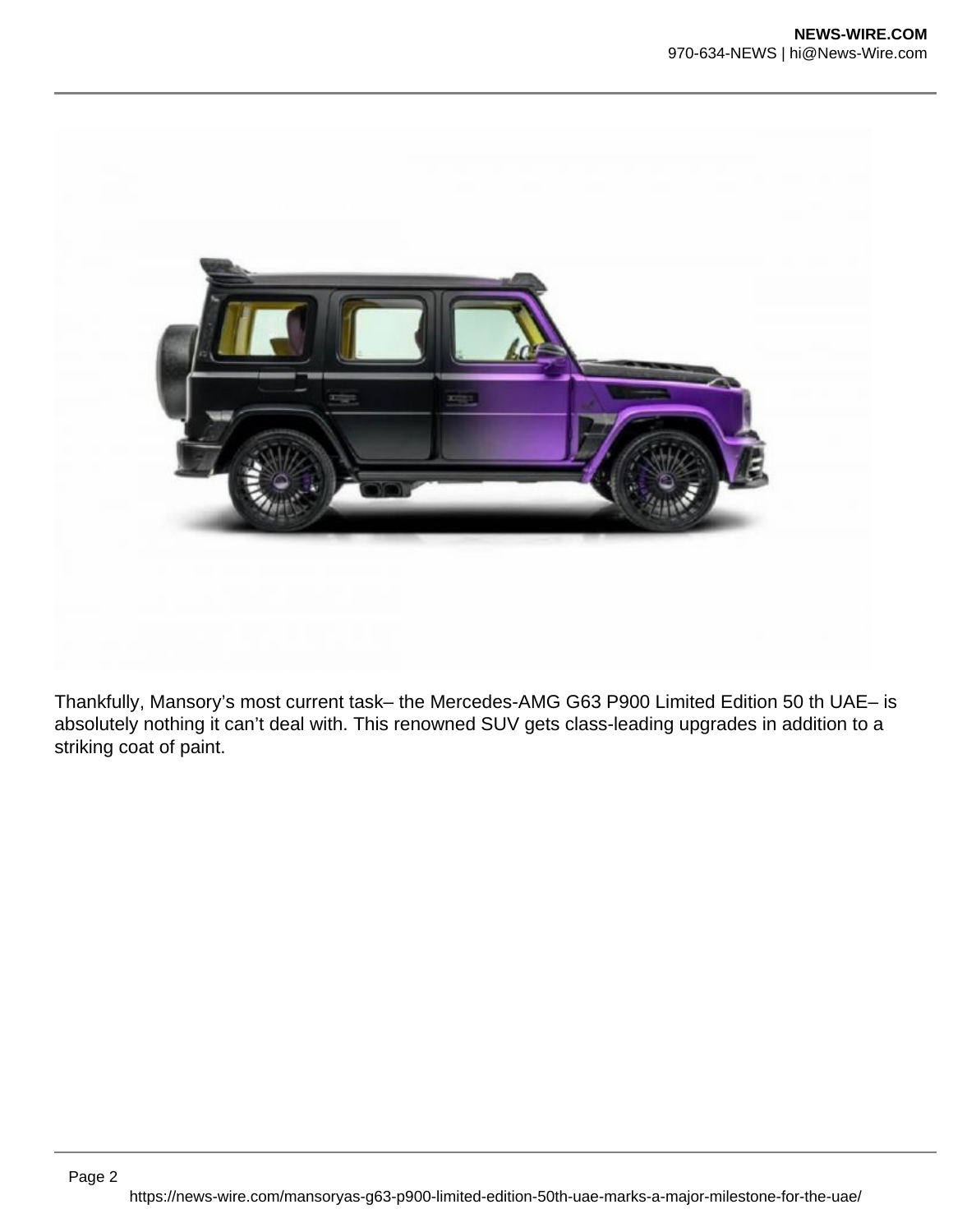

Calling it the Mercedes-AMG G63 P900 Limited Edition 50 th UAE is definitely a mouthful, isn't it? Commissioning this trendy G-Class is none other than the president of the United Arab Emirates, Khalifa bin Zayed Al Nahyan.

It is to mark the 50 th anniversary of the country as you can currently inform by the name.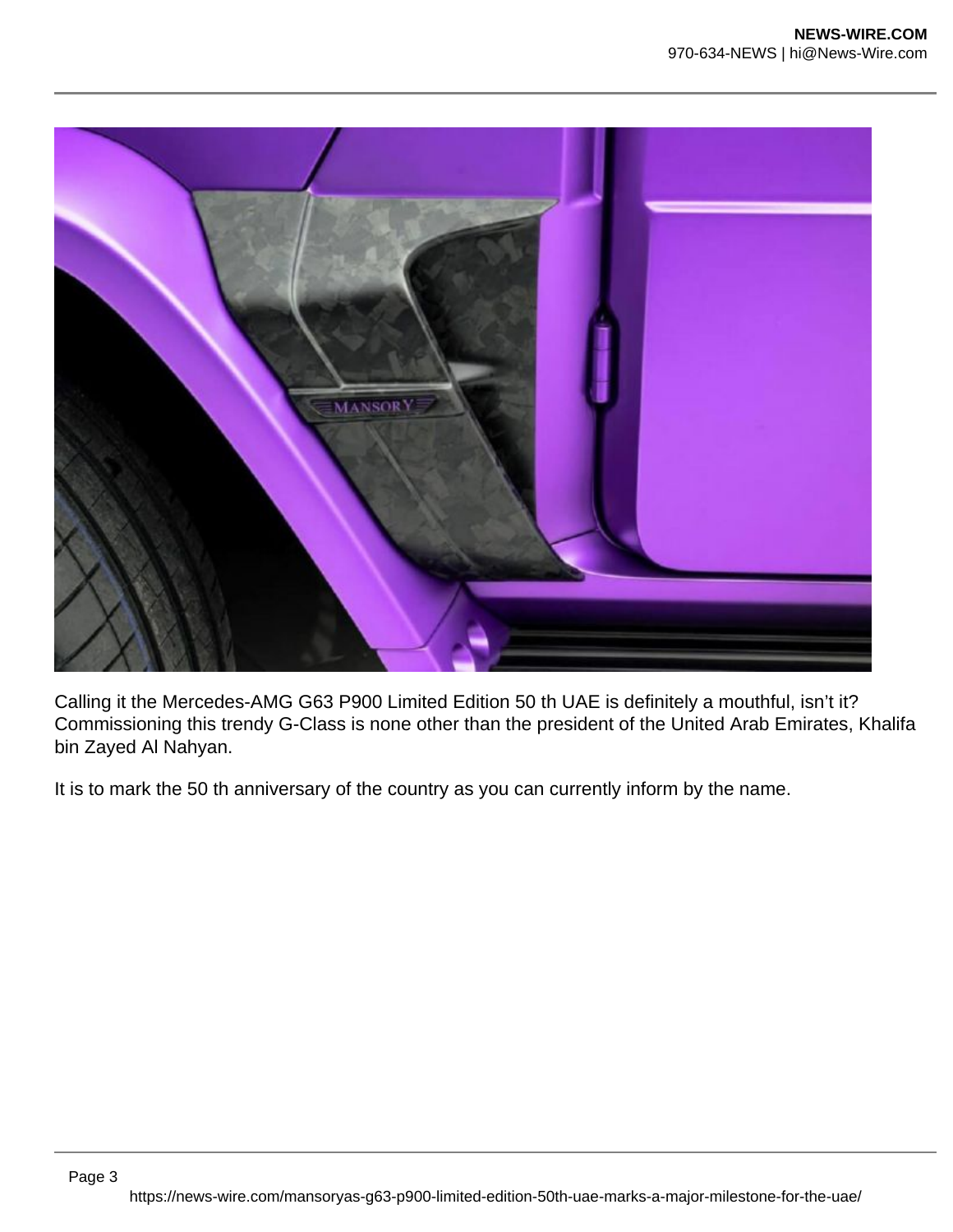

The event is still continuous because April 6, 2021, and will be ending on March 31, 2022.

The Mercedes-AMG G63 P900 Limited Edition 50 th UAE is the 2nd bespoke maker that marks the turning point. Formerly, Mansory likewise provided the Rolls-Royce Cullinan UAE Edition.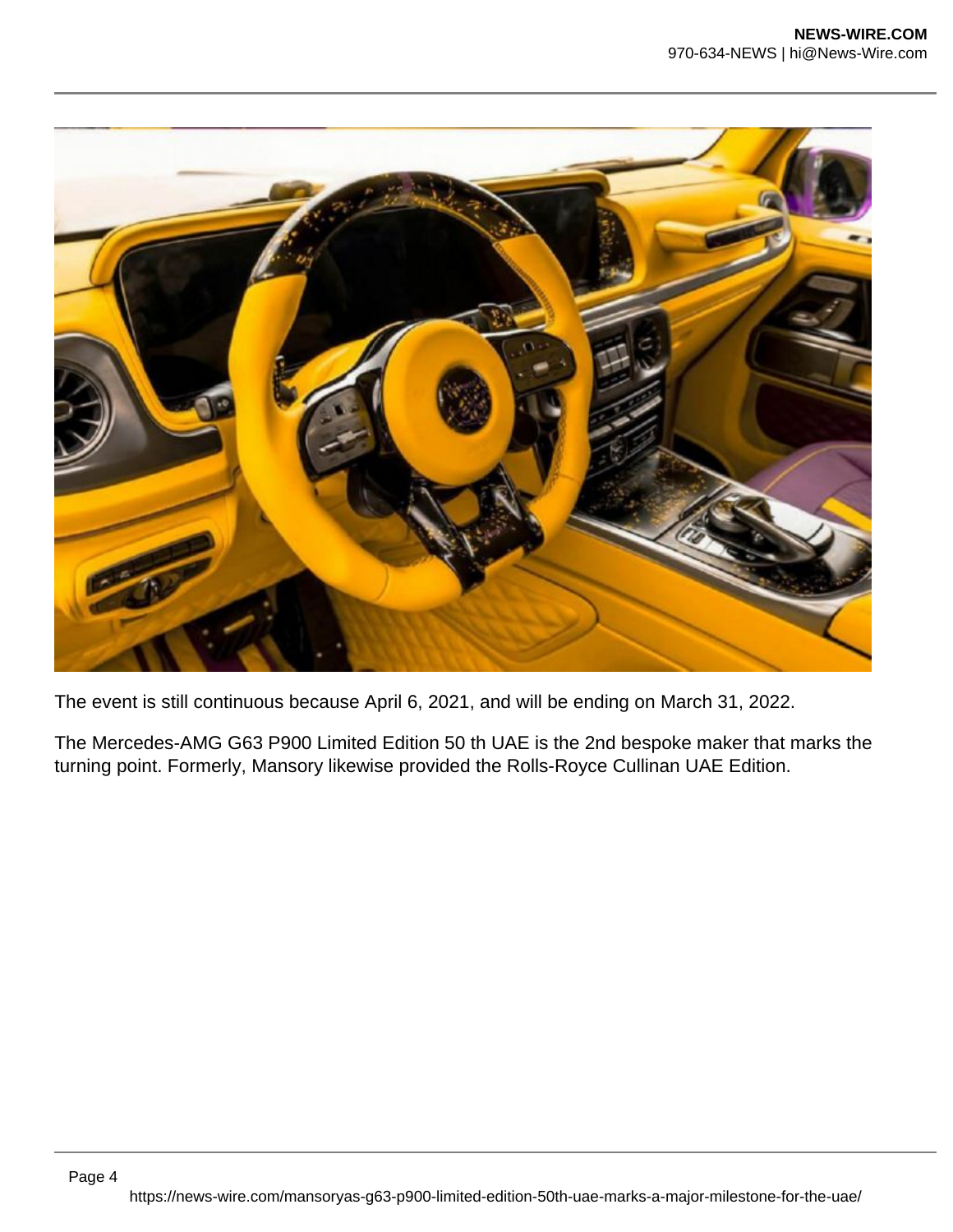

Given the landscape of the area, 4x4s are the platforms of option here. Mansory packages out this G-Wagon custom-made body package to provide it a sportier shape.

An extremely tuned 4.0-liter twin-turbo V8 sits within and outputs 900 horse power with 885 pounds of torque.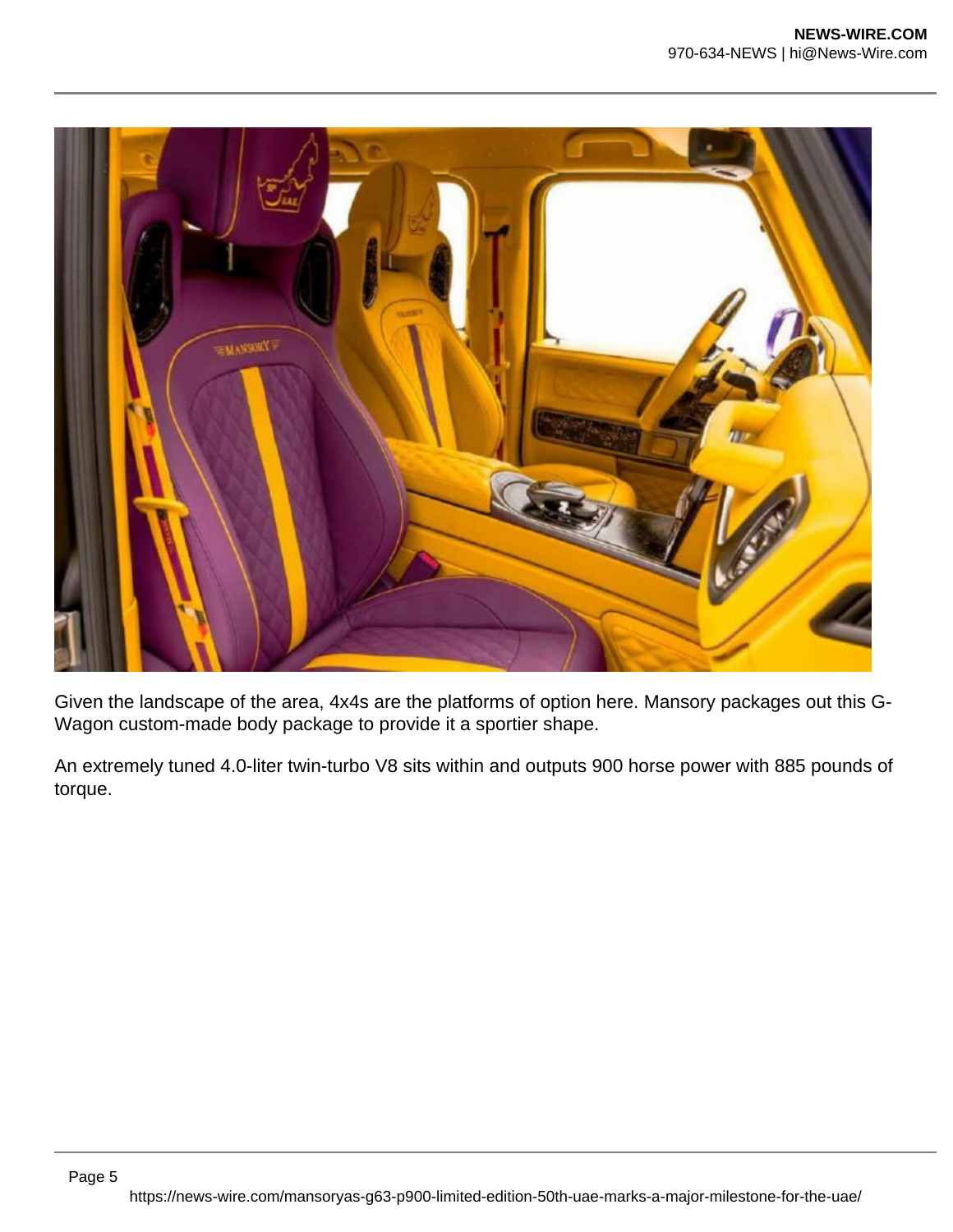

What follows is a two-tone gradient of purple and black. The point of shift cuts vertically along the B-pillar. Graphics illustrating the map of the UAE show up on the wheels, extra tire cover, headrests, and more.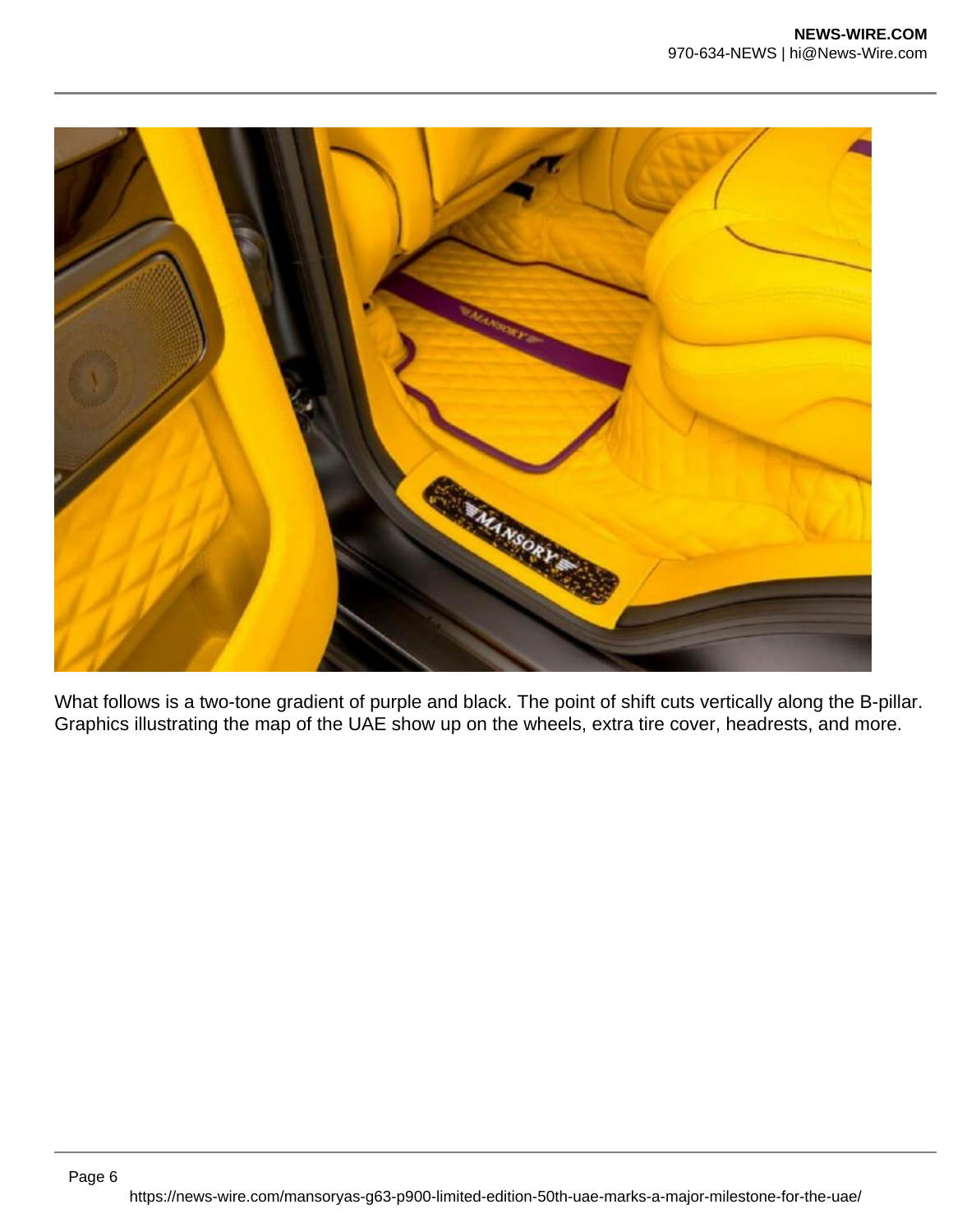

Even the Mercedes-AMG badging has actually been changed by the customized symbol. Marble-pattern carbon fiber components include a touch of class to the G63 P900 Limited Edition 50 th UAE.

Meanwhile, the interior is decked in a mix of yellow and purple with speckled black aspects.

DISCOVER MORE OF THEIR WORK: HERE